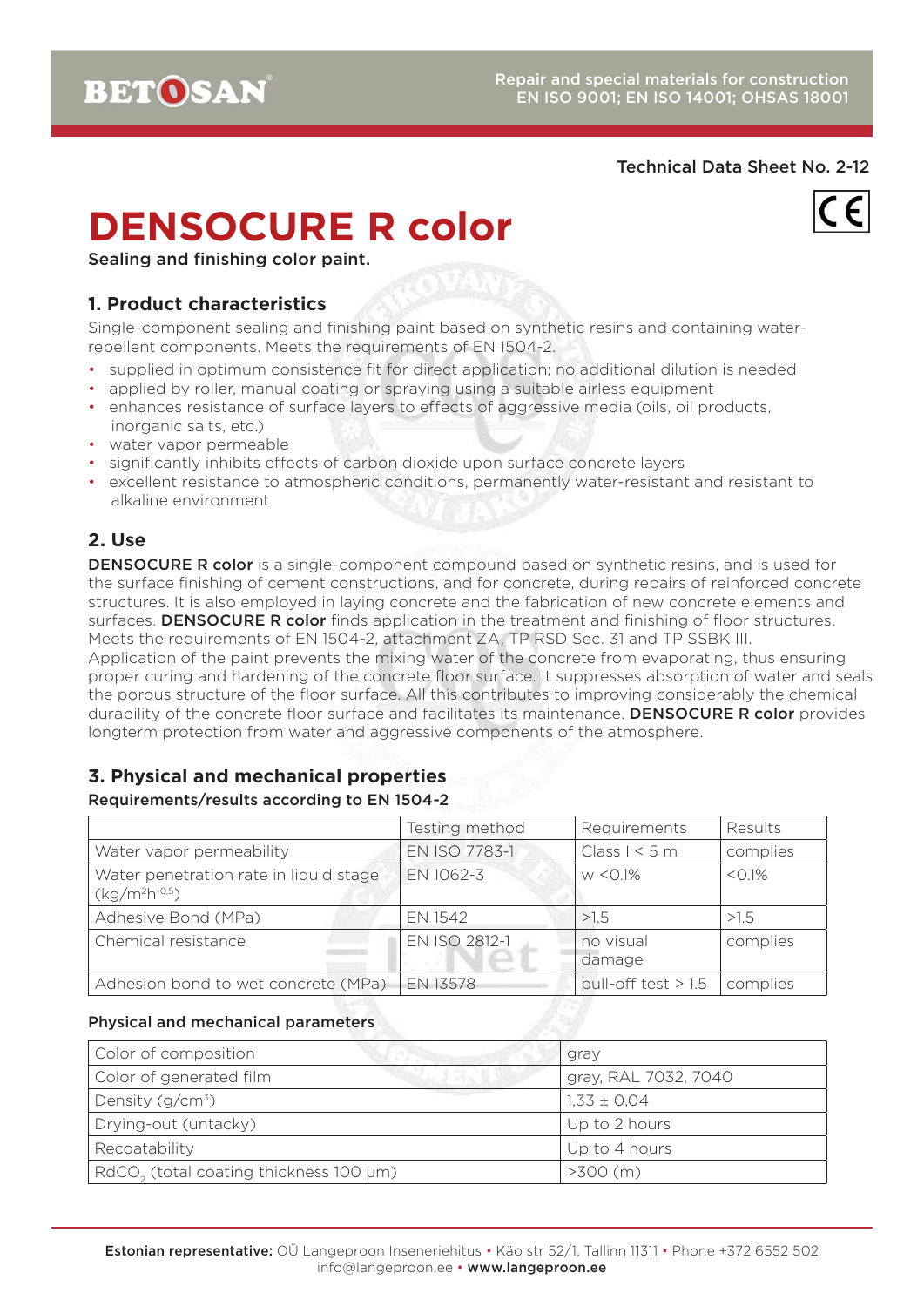#### Technical Data Sheet No. 2-12

#### **4. Test certificates**

Initial tests types according to EN 1504-2 issued by TSÚS Bratislava. Supervision of the quality system, EMS and OHSAS is carried out by Notified Body No. 1020.

#### **5. Instruction for preparation and application**

#### Base:

The base for application of the treatment spray are fresh laid or applied layers of repair materi-als, concretes and cement mortars and, generally, materials on cement basis. The treated surface shall not be covered by a continuous water film (the surface should be dully dump). Dirt, dust and possible residues of destriping agents shall be also removed.

**Preparation of curing agent:** The curing agent is supplied ready for application; no additional dilution is needed.

Neither **temperature of the base** nor temperature of ambient air shall be below  $+5$  °C and above  $+ 35 °C$ .

Applying the coating: DENSOCURE R color should be applied with an airless spray gun. Repeated spraying is recommended to achieve the optimum consumption of 300g/ m<sup>2</sup>. In absorptive substrate it is recommended to first apply penetration coat using **DENSOCURE R** in quantity approximately 150 g/ $m^2$ .

Immediately following application, the tools and aids should be cleaned with the C 6000 solvent.

#### **6. Specific consumption**

Specific consumption of the **DENSOCURE R color** coating applied in 2 layers amounts to ca. 300 g/m2 depending on the absorbency and the roughness of the substrate.

# **7. Packing and storage**

**DENSOCURE R color** is supplied in metal canisters with a 10 kg or 5 kg net capacity. The shelf life of undamaged original packing is 12 months.

# **8. Health protection at work**

Work with the **DENSOCURE R color** paint requires usual sanitary measures. During application use of common personal protective equipment (mask, rubber gloves) is assumed. The product is the combustible matter of class II. In case of accidental affliction of mucous membranes or skin wash thoroughly the irritated place and in case of accidental swallowing immediately cause vomiting. In both cases seek out medical aid. After work treat the skin by a suitable reparative cream.

Issued MSDS meets the requirements of EC-Regulation 1907/2006, Article 31.

Because the product meets the criteria for classification as hazardous, it is necessary to provide the recipient or carriers with MSDS.

In countries where regulation REACH (par. 33.1): EU regulation on chemicals and their safe use (REACH: EC 1907/2006) is valid, professional users and distributors must be provided with following information automatically and without request:

This product is subject to Regulation (EC) no. 1907/2006 (REACH). It does not contain any substances that could be released from product under normal or reasonably foreseeable conditions of use. Therefore, there are no registration requirements for substances in articles within the meaning of. Article 7.1 of the Regulation.

Based on our current knowledge, this product does not contain SVHC (substances of very high concern) from candidate list published by the European Chemicals Agency in concentrations above 0.1% (w/w).